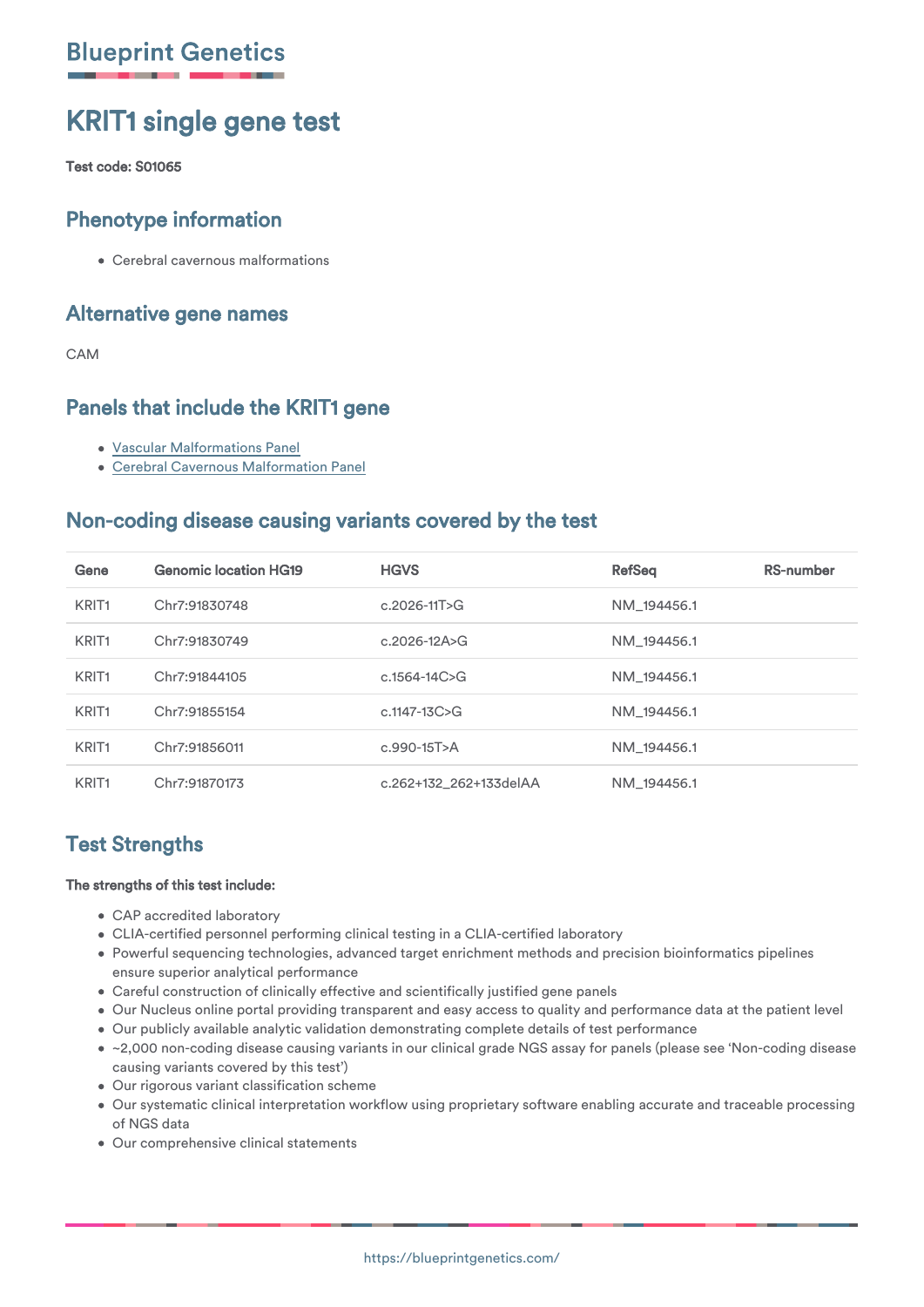## Test Limitations

#### This test does not detect the following:

- Complex inversions
- **•** Gene conversions
- **Balanced translocations**
- Mitochondrial DNA variants
- Repeat expansion disorders unless specifically mentioned
- Non-coding variants deeper than ±20 base pairs from exon-intron boundary unless otherwise indicated (please see above non-coding variants covered by the test).

#### This test may not reliably detect the following:

- Low level mosaicism (variant with a minor allele fraction of 14.6% is detected with 90% probability)
- Stretches of mononucleotide repeats
- Indels larger than 50bp
- Single exon deletions or duplications
- Variants within pseudogene regions/duplicated segments

The sensitivity of this test may be reduced if DNA is extracted by a laboratory other than Blueprint Genetics.

For additional information, please refer to the Test performance section and see our Analytic Validation.

## Test Performance

Our single gene tests are sectioned from our high-quality, clinical grade NGS assay. Please see our sequencing and detection performance table for details regarding our ability to detect different types of alterations (Table).

Assays have been validated for various sample types including EDTA-blood, isolated DNA (excluding from formalin fixed paraffin embedded tissue), saliva and dry blood spots (filter cards). These sample types were selected in order to maximize the likelihood for high-quality DNA yield. The diagnostic yield varies depending on the assay used, referring healthcare professional, hospital and country. Plus analysis increases the likelihood of finding a genetic diagnosis for your patient, as large deletions and duplications cannot be detected using sequence analysis alone. Blueprint Genetics' Plus Analysis is a combination of both sequencing and deletion/duplication (copy number variant (CNV)) analysis.

The performance metrics listed below are from an initial validation performed at our main laboratory in Finland. The performance metrics of our laboratory in Seattle, WA, are equivalent.

#### Performance of Blueprint Genetics high-quality, clinical grade NGS sequencing assay for single genes.

|                                                       | Sensitivity % (TP/(TP+FN) | <b>Specificity %</b> |
|-------------------------------------------------------|---------------------------|----------------------|
| Single nucleotide variants                            | 99.89% (99,153/99,266)    | >99.9999%            |
| Insertions, deletions and indels by sequence analysis |                           |                      |
| $1-10$ bps                                            | 99.2% (7,745/7,806)       | >99.9999%            |
| $11-50$ bps                                           | 99.13% (2,524/2,546)      | >99.9999%            |
| Copy number variants (exon level dels/dups)           |                           |                      |
| 1 exon level deletion (heterozygous)                  | 100% (20/20)              | <b>NA</b>            |
| 1 exon level deletion (homozygous)                    | $100\%$ (5/5)             | <b>NA</b>            |
| 1 exon level deletion (het or homo)                   | 100% (25/25)              | <b>NA</b>            |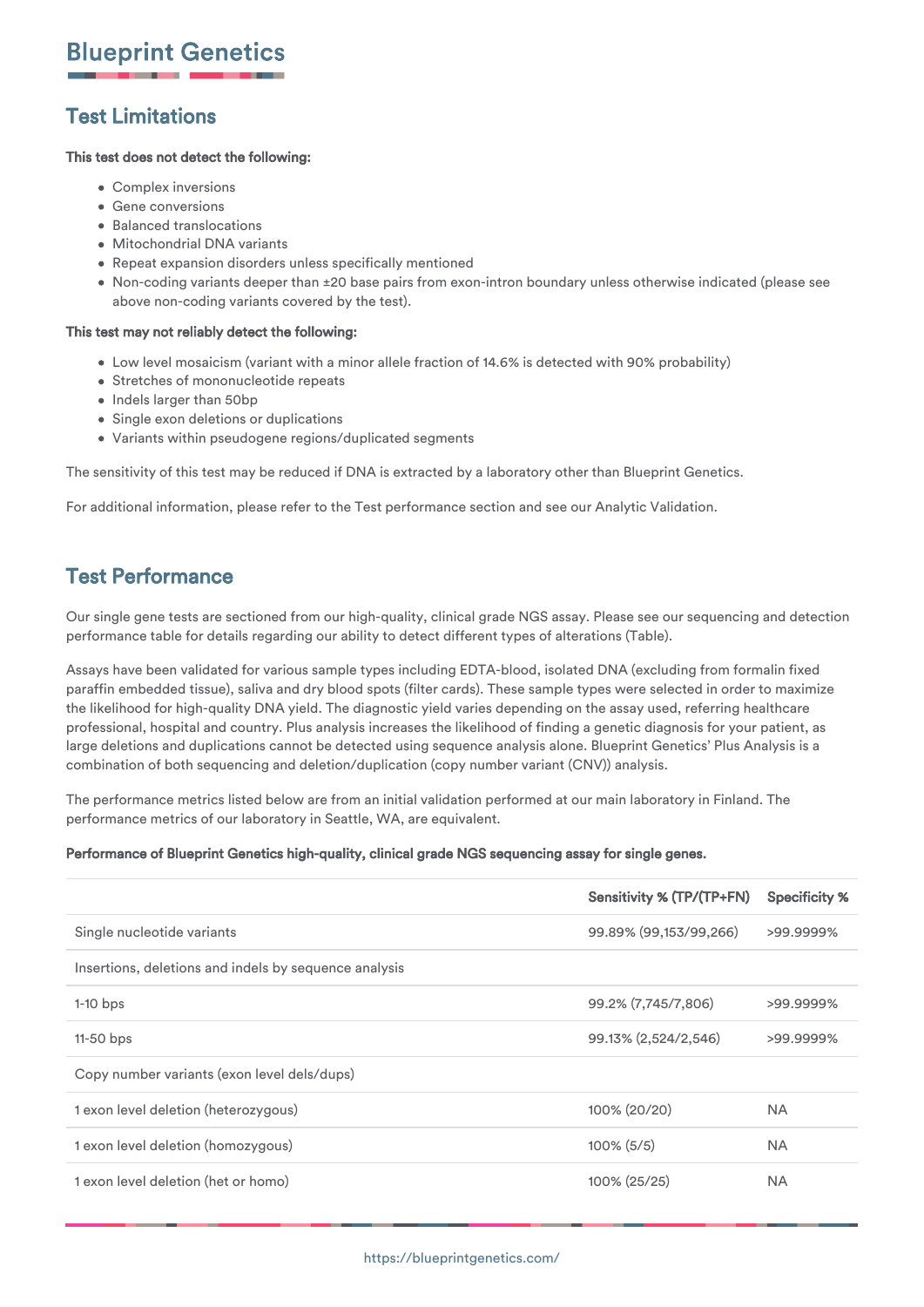| ANALYTIC VALIDATION (NA samples; n=4)                                                                                                                  |                      |                      |
|--------------------------------------------------------------------------------------------------------------------------------------------------------|----------------------|----------------------|
| Performance of Blueprint Genetics Mitochondrial Sequencing Assay.                                                                                      | <b>Sensitivity %</b> | <b>Specificity %</b> |
| Nucleotides with >20x sequencing coverage (%)                                                                                                          | 99.86%               |                      |
| Mean sequencing depth                                                                                                                                  | 143X                 |                      |
| The performance presented above reached by Blueprint Genetics high-quality,<br>clinical grade NGS sequencing assay with the following coverage metrics |                      |                      |
| Size range (0.1-47 Mb)                                                                                                                                 | 100% (25/25)         |                      |
| Microdeletion/-duplication sdrs (large CNVs, n=37))                                                                                                    |                      |                      |
| 5 exons level deletion/duplication                                                                                                                     | 98.7%                | 100.00%              |
| Simulated CNV detection                                                                                                                                |                      |                      |
| 1-9 exon level duplication (het or homo)                                                                                                               | 75% (6/8)            | <b>NA</b>            |
| 2-7 exon level deletion (het or homo)                                                                                                                  | 100% (44/44)         | <b>NA</b>            |

| Single nucleotide variants         |                 |        |
|------------------------------------|-----------------|--------|
| Heteroplasmic (45-100%)            | 100.0% (50/50)  | 100.0% |
| Heteroplasmic (35-45%)             | 100.0% (87/87)  | 100.0% |
| Heteroplasmic (25-35%)             | 100.0% (73/73)  | 100.0% |
| Heteroplasmic (15-25%)             | 100.0% (77/77)  | 100.0% |
| Heteroplasmic (10-15%)             | 100.0% (74/74)  | 100.0% |
| Heteroplasmic (5-10%)              | $100.0\%$ (3/3) | 100.0% |
| Heteroplasmic (<5%)                | $50.0\%$ (2/4)  | 100.0% |
| CLINICAL VALIDATION (n=76 samples) |                 |        |
|                                    |                 |        |

All types

Single nucleotide variants n=2026 SNVs

| Heteroplasmic (45-100%) | 100.0% (1940/1940) | 100.0% |
|-------------------------|--------------------|--------|
| Heteroplasmic (35-45%)  | $100.0\%$ (4/4)    | 100.0% |
| Heteroplasmic (25-35%)  | $100.0\%$ (3/3)    | 100.0% |
| Heteroplasmic (15-25%)  | $100.0\%$ (3/3)    | 100.0% |
| Heteroplasmic (10-15%)  | $100.0\%$ (9/9)    | 100.0% |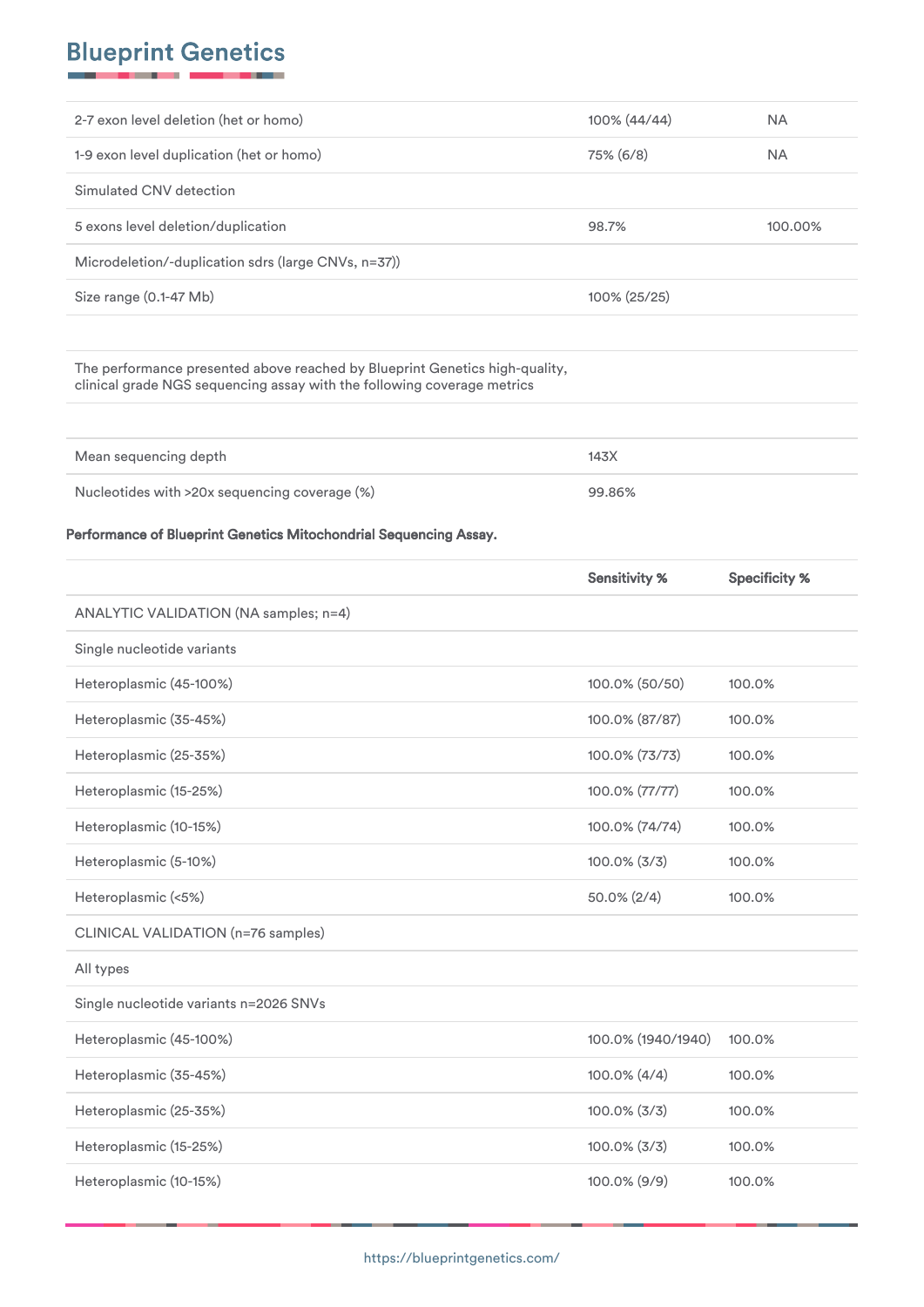| Heteroplasmic (5-10%)                                                                          | 92.3% (12/13)   | 99.98%            |
|------------------------------------------------------------------------------------------------|-----------------|-------------------|
| Heteroplasmic (<5%)                                                                            | 88.9% (48/54)   | 99.93%            |
| Insertions and deletions by sequence analysis n=40 indels                                      |                 |                   |
| Heteroplasmic (45-100%) 1-10bp                                                                 | 100.0% (32/32)  | 100.0%            |
| Heteroplasmic (5-45%) 1-10bp                                                                   | $100.0\%$ (3/3) | 100.0%            |
| Heteroplasmic (<5%) 1-10bp                                                                     | $100.0\%$ (5/5) | 99,997%           |
| SIMULATION DATA /(mitomap mutations)                                                           |                 |                   |
| Insertions, and deletions 1-24 bps by sequence analysis; n=17                                  |                 |                   |
| Homoplasmic (100%) 1-24bp                                                                      | 100.0% (17/17)  | 99.98%            |
| Heteroplasmic (50%)                                                                            | 100.0% (17/17)  | 99.99%            |
| Heteroplasmic (25%)                                                                            | 100.0% (17/17)  | 100.0%            |
| Heteroplasmic (20%)                                                                            | 100.0% (17/17)  | 100.0%            |
| Heteroplasmic (15%)                                                                            | 100.0% (17/17)  | 100.0%            |
| Heteroplasmic (10%)                                                                            | 94.1% (16/17)   | 100.0%            |
| Heteroplasmic (5%)                                                                             | 94.1% (16/17)   | 100.0%            |
| Copy number variants (separate artifical mutations; n=1500)                                    |                 |                   |
| Homoplasmic (100%) 500 bp, 1kb, 5 kb                                                           | 100.0%          | 100.0%            |
| Heteroplasmic (50%) 500 bp, 1kb, 5 kb                                                          | 100.0%          | 100.0%            |
| Heteroplasmic (30%) 500 bp, 1kb, 5 kb                                                          | 100.0%          | 100.0%            |
| Heteroplasmic (20%) 500 bp, 1kb, 5 kb                                                          | 99.7%           | 100.0%            |
| Heteroplasmic (10%) 500 bp, 1kb, 5 kb                                                          | 99.0%           | 100.0%            |
| The performance presented above reached by following coverage metrics at<br>assay level (n=66) |                 |                   |
|                                                                                                | Mean of medians | Median of medians |
| Mean sequencing depth MQ0 (clinical)                                                           | 18224X          | 17366X            |

| Nucleotides with >1000x MQ0 sequencing coverage (%) (clinical) | 100% |
|----------------------------------------------------------------|------|
| rho zero cell line (=no mtDNA), mean sequencing depth          | 12X  |

## **Bioinformatics**

The target region for each gene includes coding exons and ±20 base pairs from the exon-intron boundary. In addition, the single gene test includes non-coding deep intronic variants if a tab for non-coding variants is displayed above. The sequencing data generated in our laboratory is analyzed with our proprietary data analysis and annotation pipeline, integrating state-ofthe art algorithms and industry-standard software solutions. Incorporation of rigorous quality control steps throughout the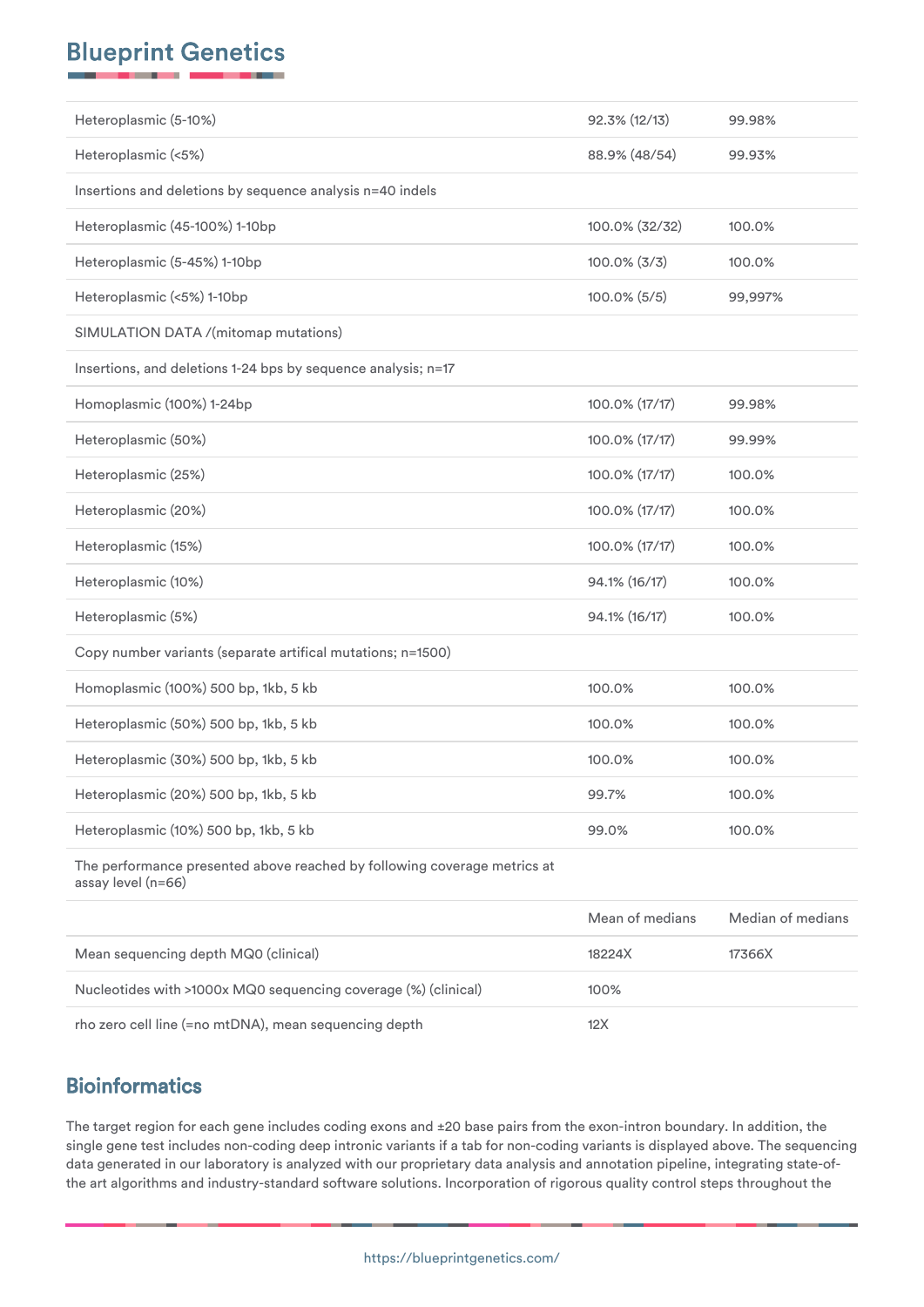workflow of the pipeline ensures the consistency, validity and accuracy of results. Our pipeline is streamlined to maximize sensitivity without sacrificing specificity. We have incorporated a number of reference population databases and mutation databases such as, but not limited, to [1000 Genomes Project](https://www.internationalgenome.org/home), [gnomAD](https://gnomad.broadinstitute.org), [ClinVar](https://www.ncbi.nlm.nih.gov/clinvar/) and [HGMD](https://blueprintgenetics.com/www.hgmd.cf.ac.uk/ac/index.php) into our clinical interpretation software to make the process effective and efficient. For missense variants, *in silico* variant prediction tools such as [SIFT,](https://sift.jcvi.org) [PolyPhen](https://genetics.bwh.harvard.edu/pph2/), [MutationTaster](https://www.mutationtaster.org) are used to assist with variant classification. Through our online ordering and statement reporting system, Nucleus, the customer has an access to details of the analysis, including patient specific sequencing metrics, a gene level coverage plot and a list of regions with inadequate coverage if present. This reflects our mission to build fully transparent diagnostics where customers have easy access to crucial details of the analysis process.

sualize the crucial details of the analysis process.

## Clinical Interpretation

We provide customers with the most comprehensive clinical report available on the market. Clinical interpretation requires a fundamental understanding of clinical genetics and genetic principles. At Blueprint Genetics, team of PhD molecular geneticists, medical geneticists and clinical consultants are preparing clinical statements by evaluating the identified variants in the context of the phenotypic information provided in the requisition form. Our goal is to provide clinically meaningful statements that are understandable for all medical professionals regardless of whether they have formal training in genetics.

Variant classification is the corner stone of clinical interpretation and resulting patient management decisions. Our classifications follow the [ACMG guideline 2015.](https://www.ncbi.nlm.nih.gov/pubmed/25741868)

The final step in the analysis of sequence variants is confirmation of variants classified as pathogenic or likely pathogenic using bi-directional Sanger sequencing. Variant(s) fulfilling the following criteria are not Sanger confirmed: the variant quality score is above the internal threshold for a true positive call and 2) visual check-up of the variant at IGV is in-line with the variant call. Reported variants of uncertain significance are confirmed with bi-directional Sanger sequencing only if the quality score is below our internally defined quality score for true positive call. Reported copy number variations with a size <10 exons are confirmed by orthogonal methods such as qPCR if the specific CNV has been seen less than three times at Blueprint Genetics.

Our clinical statement includes tables for sequencing and copy number variants that include basic variant information (genomic coordinates, HGVS nomenclature, zygosity, allele frequencies, in silico predictions, OMIM phenotypes and classification of the variant). In addition, the statement includes detailed descriptions of the variant, gene and phenotype(s) including the role of the specific gene in human disease, the mutation profile, information about the gene's variation in population cohorts and detailed information about related phenotypes. We also provide links to the references used, congress abstracts and mutation databases to help our customers further evaluate the reported findings if desired. The conclusion summarizes all of the existing information and provides our rationale for the classification of the variant.

Identification of pathogenic or likely pathogenic variants in dominant disorders or their combinations in different alleles in recessive disorders are considered molecular confirmation of the clinical diagnosis. In these cases, family member testing can be used for risk stratification within the family. In the case of variants of uncertain significance (VUS), we do not recommend family member risk stratification based on the VUS result. Furthermore, in the case of VUS, we do not recommend the use of genetic information in patient management or genetic counseling.

Our interpretation team analyzes millions of variants from thousands of individuals with rare diseases. Thus, our database, and our understanding of variants and related phenotypes, is growing by leaps and bounds. Our laboratory is therefore well positioned to re-classify previously reported variants as new information becomes available. If a variant previously reported by Blueprint Genetics is re-classified, our laboratory will issue a follow-up statement to the original ordering health care provider at no additional cost.

## Sample Requirements

- Blood (min. 1ml) in an EDTA tube
- Extracted DNA, min. 2 μg in TE buffer or equivalent
- Saliva (Please see [Sample Requirements](https://blueprintgenetics.com/sample-requirements/) for accepted saliva kits)

Label the sample tube with your patient's name, date of birth and the date of sample collection.